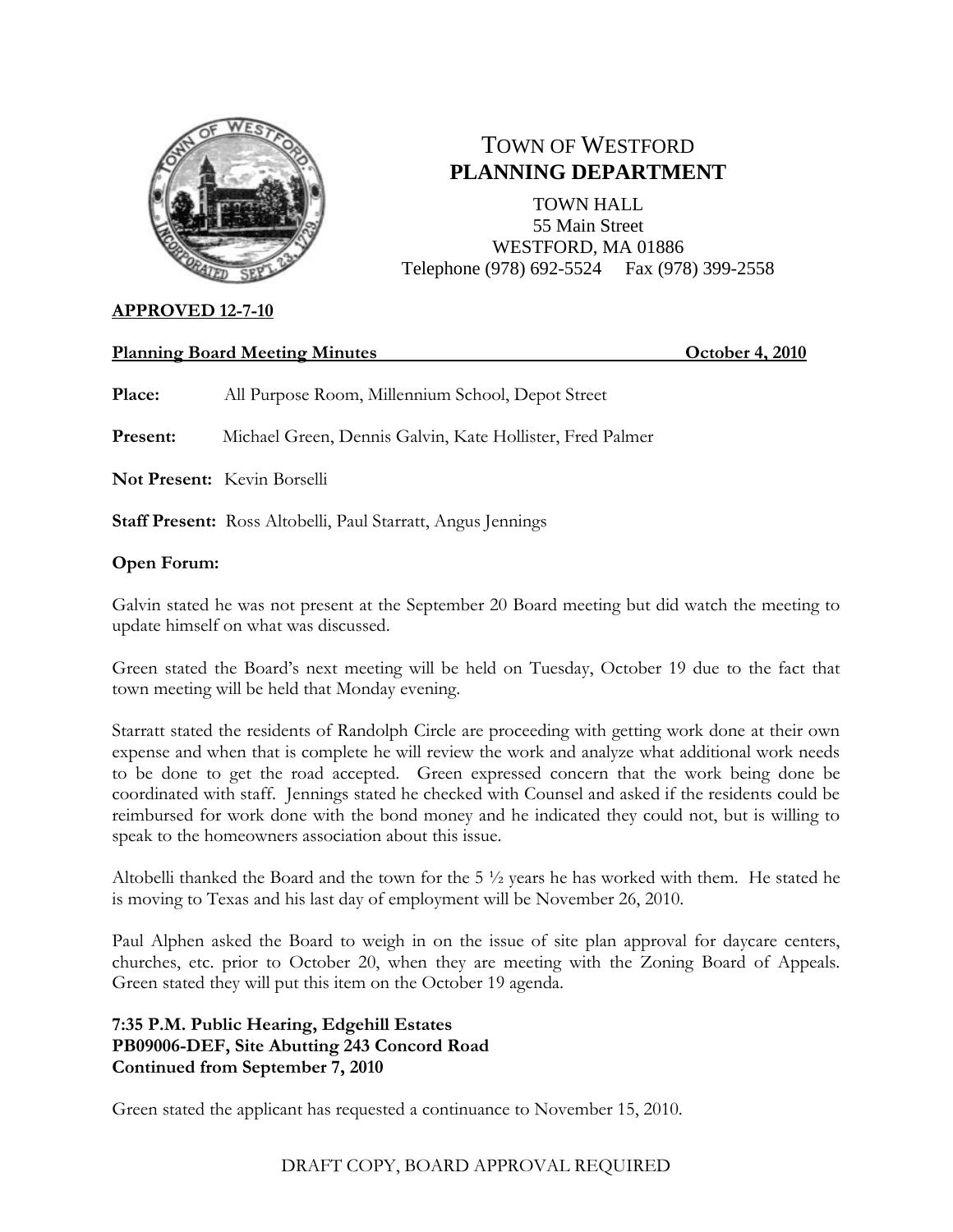*This hearing will be continued to Monday, November 15, 2010 at 7:35 p.m. in the All Purpose Room, Millennium School.* 

**Discussion, Sign Bylaw Update** – Jennings stated the Board of Selectmen has the update of this bylaw on their list of priorities. The League of Women Voters approached Jennings and offered their assistance with this matter. He stated they have met monthly and made some progress on establishing areas that need clarification and areas that should be added to the bylaw. He stated they intend to bring forward recommendations in two rounds, one consisting of clarification to the existing law, and the second being a more in depth review with input from the business community.

#### **7:50 P.M. Public Hearing, Stony Brook Housing II PB1016 SP/SPR Westford Housing Authority Continued from September 20, 2010**

Starratt stated they met with the designer and the engineering department requested they introduce some LID components into the project.

Douglas Deschenes, representing the applicant, addressed the Board. He stated they have reviewed the Engineering comments and are working on a response. He requested this hearing be continued so they will have time to address these pending issues.

*This hearing will be continued to Monday, November 15, 2010 at 8:00 p.m. in the All Purpose Room, Millennium School.* 

## **8:00 P.M. Public Hearing, 173 Carlisle Road PB1015 SP/SPR Chelmsford Housing Opportunities for Intergenerational and Community Endeavors, Inc. (CHOICE) Continued from September 7, 2010**

Starratt stated they have met with the designer and had subsequent telephone conversations with counsel regarding zoning.

Altobelli stated he provided the Board issues for consideration, which include the ownership of the open space, which is a trust owned by 173 Carlisle Road.

Douglas Deschenes, representing the applicant, addressed the Board. With him was Connie Donahue from CHOICE, Cliff Boehmer, Architect, and Katie Enright, Engineer. He stated they would like to address the issue of the open space, provide an update of the modifications to the plan, and an update of the architecture. He stated under the special development permit there is a requirement that there be a 10% contiguous open space area identified and this has not been done, however, they have significant space to do that.

Katie Enright addressed the Board. She stated after reviewing comments from the Engineering Department, Fire Department, and Conservation Commission, they have made revisions to the plan. She provided the Board with an overview of these changes.

*Page 2 of 6*

DRAFT COPY, BOARD APPROVAL REQUIRED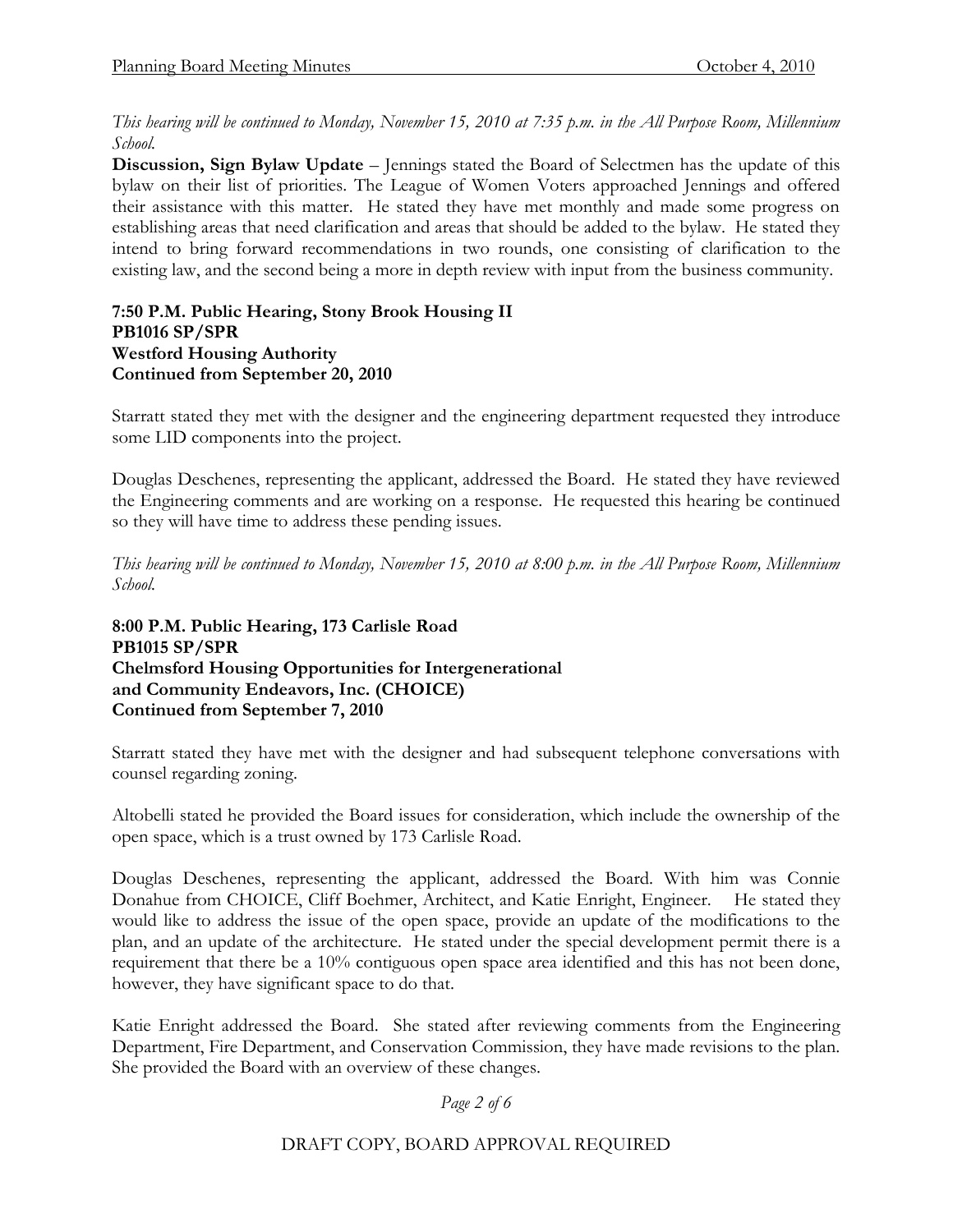Cliff Boehmer, Architect, addressed the Board. He provided an overview of the changes made to the site plan. He stated they met with the neighbors and with their input have made a lot of changes to the architecture. He provided a review of those changes.

## **Questions and Comments from the Audience:**

Jim Zegowitz, 178 Carlisle Road – He thanked the architects for their continuous development of the design process. He asked if there have been any waiver requests. Green stated they requested a waiver from the 100 foot buffer. He expressed concern that the building does not meet the characteristics of the neighborhood. The commonly perceived problem with the building is it is enormously out of scale with the neighborhood. He stated the flex regulations call for a varied floor plan, which this does not have.

Robert Prendergast, 3 Xavier Lane – He asked if this is going to be a rental or home ownership association. Deschenes stated it will be rental in perpetuity. He stated he just started reviewing the plans and will have additional questions.

Jim Zegowitz, 178 Carlisle Road – He asked for clarification of the management area on the plan. Deschenes stated the management company will be providing educational services for the residents and this area will be used to store educational equipment. Zegowitz questioned whether this is allowed in a residential area.

*This hearing will be continued to Tuesday, October 19, 2010 at 7:50 p.m. in the All Purpose Room, Millennium School.* 

**8:15 P.M. Public Hearing, Boch Honda West Modification PB1014 SPR/SP(3) Boch Westford LLC Continued from September 20, 2010**

#### **8:15 P.M. Public Hearing, Boch Honda West Drive Through PB1017 SPR/SP(3) Boch Westford LLC**

Green read aloud the public hearing notice.

*Motion made to open the public hearing. Motion seconded. The motion carried by a 3-0-1 vote.* 

Paul Alphen, representing the applicant, addressed the Board. Also present was Michael Clemmey and Giles Hamm. He stated they have submitted an application for a drive through special permit. They have made some changes to the plan to address the concerns the Board had regarding traffic flow, cueing, and landscaping.

Giles Hamm, Vanasse & Associates, addressed the Board. He provided a review of the traffic circulation on the site, based upon industry standards and monitoring of similar facilities.

*Page 3 of 6*

DRAFT COPY, BOARD APPROVAL REQUIRED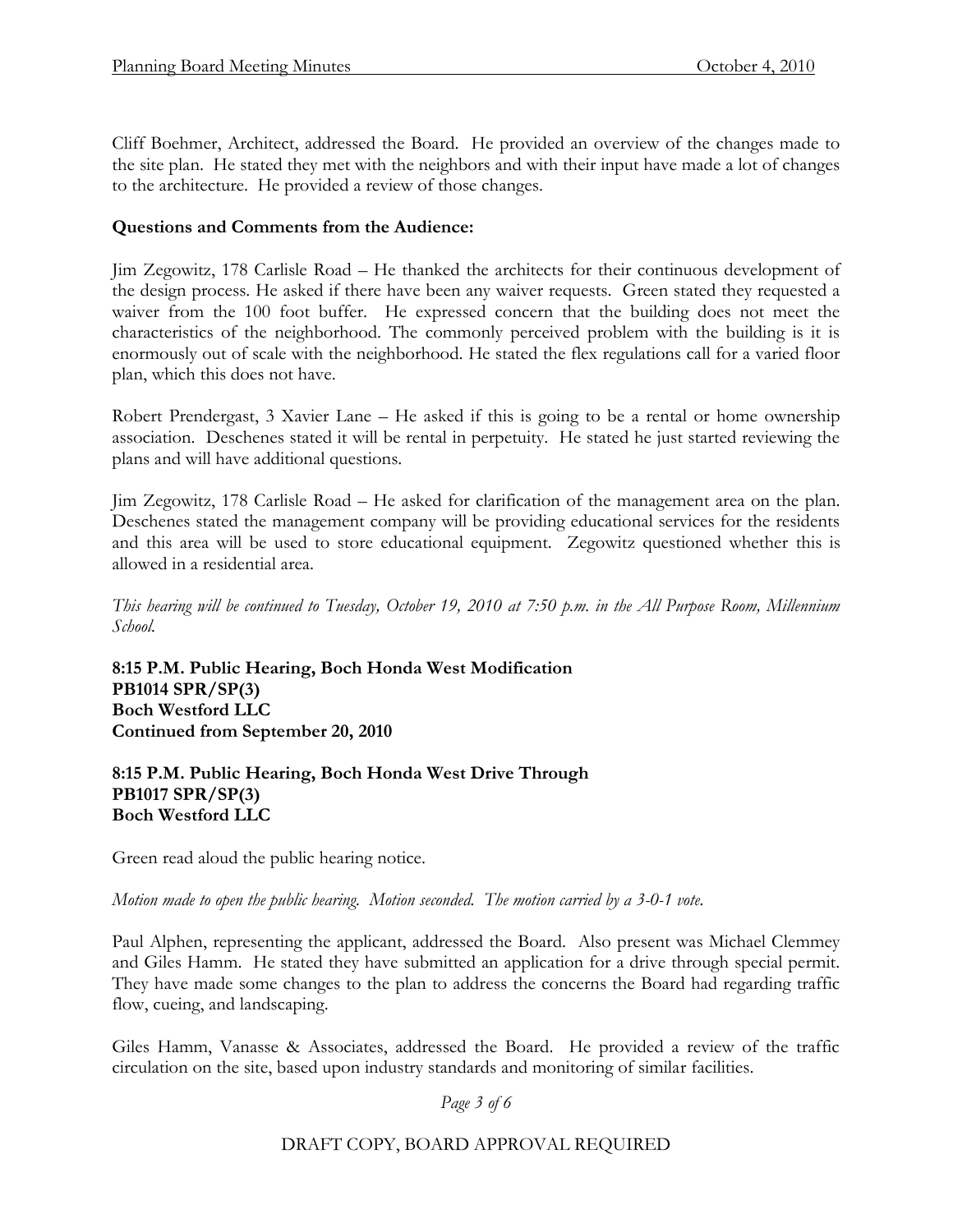Altobelli stated the lighting consultant has taken a look at the proposed lighting and has confirmed the lighting levels were acceptable based upon his previous review. He did request additional information regarding the turnoff boxes, which was submitted by the applicant. When the dealership opens the consultant will go to the site to look at the light levels.

Galvin asked how many cars will be housed in each bay. Alphen stated they are two cars deep in each bay. He stated during a busy time period there may be a contra flow with incoming vehicles. He also expressed concern with people walking out into the traffic pattern. He questioned the need for so many bays if they do not anticipate the volume.

Hollister stated she has heard a lot of conflicting information. This was first presented as a quick oil change and now they have added tire rotation, which will increase the time in the bay. She feels a lot of work was done regarding traffic in the original decision and is concerned with introducing traffic into a different area on the site without giving it a lot of thought.

Green stated he is in agreement that conflicting information has been provided. There was supposed to be a waiting room, now there is no waiting room. There was going to be oil changes only, now there are lifts. There could be as little as 12, up to 45 minutes of time. He feels this is an unpredictable use so the potential for stacking may be there. He stated they spent a lot of time on the massing and scaling of the building, keeping the bays from the front of the building at the applicant's request, and now there are six bays facing the road. Landscaping has been removed, parking spaces has been removed. He does not feel vehicle and pedestrian movement has been dealt with adequately.

# **Questions and Comments from the Audience:**

Lynn Folan – She asked if the lubrication facility used for comparison is a stand alone facility. Hamm responded yes. She expressed concern with increased traffic on Saturday which is already busy in that area.

Jim Malone – He asked why this was not included in the first plan. He feels the building is huge right now. Alphen stated the company has determined they need to provide this type of service for their customers, as they are reluctant to have to leave their cars for extended periods of time for just an oil change.

Lorraine Zambre, 11 Vine Brook Road – She asked what day they performed the study of the other facility, was it on a typical day. She asked how they can put in a drive through in Westford. Green stated they are applying for a special permit for a drive through accessory other services. She stated she finds it a little hard to believe they did not now about this before submitting the original plan. She expressed concern about the disposal of oil and its potential affect on her water aquifer.

*Name Inaudible –* He asked what Ernie Boch is doing for Westford in relation to this dealership. Green responded there has been a donation for engineering services of \$100,000, as well as some construction changes for Route 110.

#### *Page 4 of 6*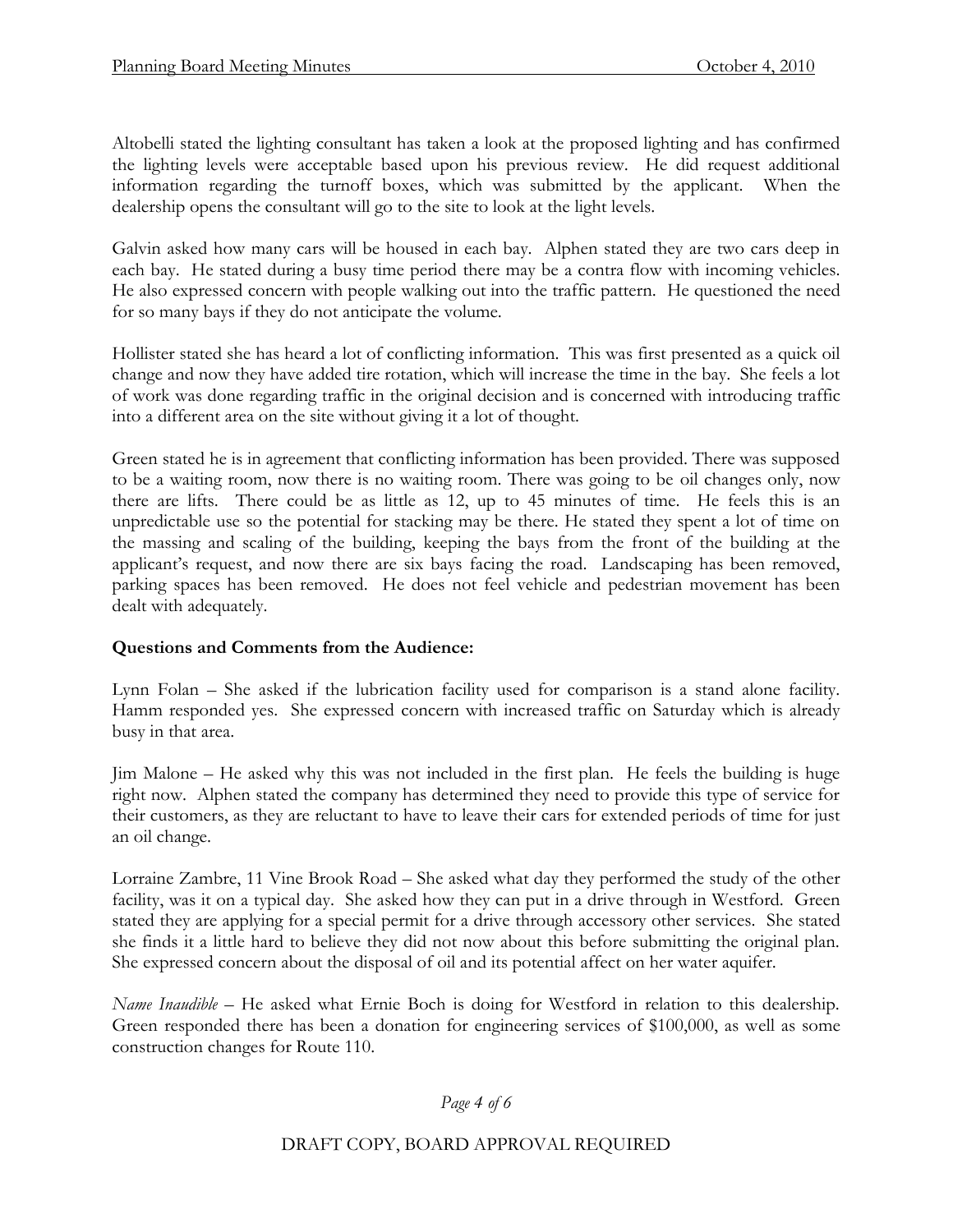*Name Inaudible* – He asked if there is an environmental impact report related to this change. Alphen stated they have an order of conditions from the Conservation Commission and nothing in this modification is going to impact the requirements of that order of conditions.

Galvin asked how the Board feels about having a peer review done on the circulation plan.

*This hearing will be continued to Tuesday, October 19, 2010 at 8:15 p.m. in the All Purpose Room, Millennium School.* 

## **8:45 P.M. Discussion, Bruce Freeman Rail Trail Parking**

Green stated he appreciates all the written comments that have been received. He informed the Board that he was contacted by Mr. Sweetser who has been approached by a neighbor who is interested in buying both parcels of land, and he has decided to proceed with that sale. In light of this Green feels the Board should recommend to the Board of Selectmen to withdraw Article 22.

Jennings stated he feels this item was originally a housekeeping article to clear up something that had been pending for a lot time. He stated the neighbors do not want this parking and the town does not have the resources for conceptual plans and engineering, so he recommended this article be postponed indefinitely

#### **Questions and Comments from the Audience**

Cheryl Major, Acton Road – She asked who sponsored this article. Green stated the Board of Selectman is the sponsor and they will communicate with the Board of Selectmen after this meeting if action is taken. She asked if a zoning change is being considered since this use is not allowed in an RA district. Green stated this is not currently on their list of priorities for the foreseeable future.

*Name Inaudible* – He pointed out that the Board is very concerned with introduction of pedestrian and vehicle traffic in a car dealership, when that is the very same thing being proposed for their neighborhood. He expressed concern this will create a dangerous traffic situation.

Bill Harmon – He stated he likes the rail trail and has to drive to get there. He is hoping that there will eventually be parking in the area they are discussing as it will enhance this community project.

Green stated they are looking into putting in signs directing people to the Chelmsford parking area for the trail.

A resident stated he has sent in many comments and received no response from the Board or the town. Jennings responded they have received approximately 50 pieces of correspondence on this with many detailed questions and they have no staff capacity to respond to them, and he is recommending this be dismissed.

Palmer stated he would like to make a motion.

*Page 5 of 6*